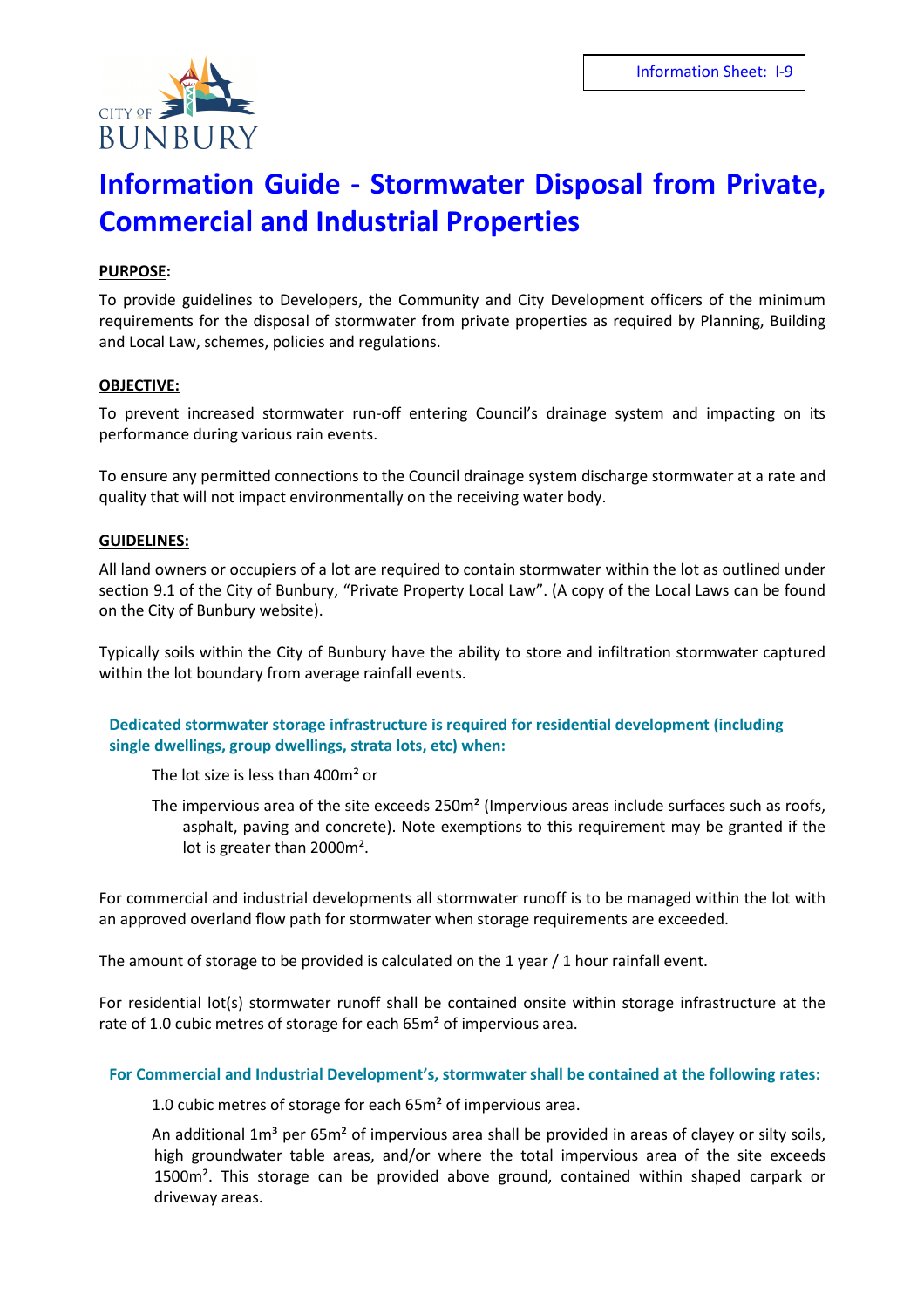The storage rates outlined above is Council's minimum requirement. If individual site conditions warrant additional stormwater management treatments to ensure compliance with The City of Bunbury Local Law 9.1 "Containment of Stormwater", this is the land owner's responsibility.

There are many different methods as to how stormwater can be retained / stored on-site. The most common method is via the use of soakwells, however it should be noted that there are other alternatives to soakwells which if implemented and maintained can retain and treat the stormwater for removal of pollutants. Another benefit is that these treatments can be incorporated into your landscaping areas and become a feature for the property.

Examples of other alternatives for the retention and management of stormwater at both small and large scale can be located on the Department of Water website, under Managing Water / Urban Water / Water Sensitive Design Brochures

The brochures include:

- Water Sensitive Urban Design: An Introduction.
- Stormwater Design Considerations
- **Biofilters**
- Constructed Wetlands for Stormwater Management
- Infiltration Basin and Trenches
- Litter and Sediment Traps
- Living Streams

Pervious Paving

- - Rainwater Storage and Reuse Systems
	- Swales and Buffer Strips

If developers wish to explore these options further the City would be happy to discuss how to implement these options with developers or their consultants.

## **Developments with Stormwater Conditions Applied on a Planning Development Approval (DA)**

Council requires the submission of stormwater drainage plans for all developments where relevant conditions have been applied as part of a DA process

The applicant shall provide a stormwater drainage plan for approval that contains all information as outlined on the "Information Guide – Stormwater Drainage Plan". **Overflow Connection to Council Drainage Network** 

# For most developments the Councils requirement is for all stormwater runoff to be managed within the lot boundary, with overland flood routing to the road reserve once storage requirements have been exceeded.

In the CBD Council permits connection to the City's stormwater drainage system with written approval from the Development Engineer.

Outside the CBD Council may allow overflow connection if the capacity of the City's system permits. The owner will need to demonstrate that both the quantity and quality of stormwater satisfies our requirements as outlined in the "Information Guide – Connection to the City's Drainage Network".

Also the City may require a contribution toward the upgrading, construction or maintenance of the City's stormwater system prior to connection.

• Dry or Ephemeral Detention Areas